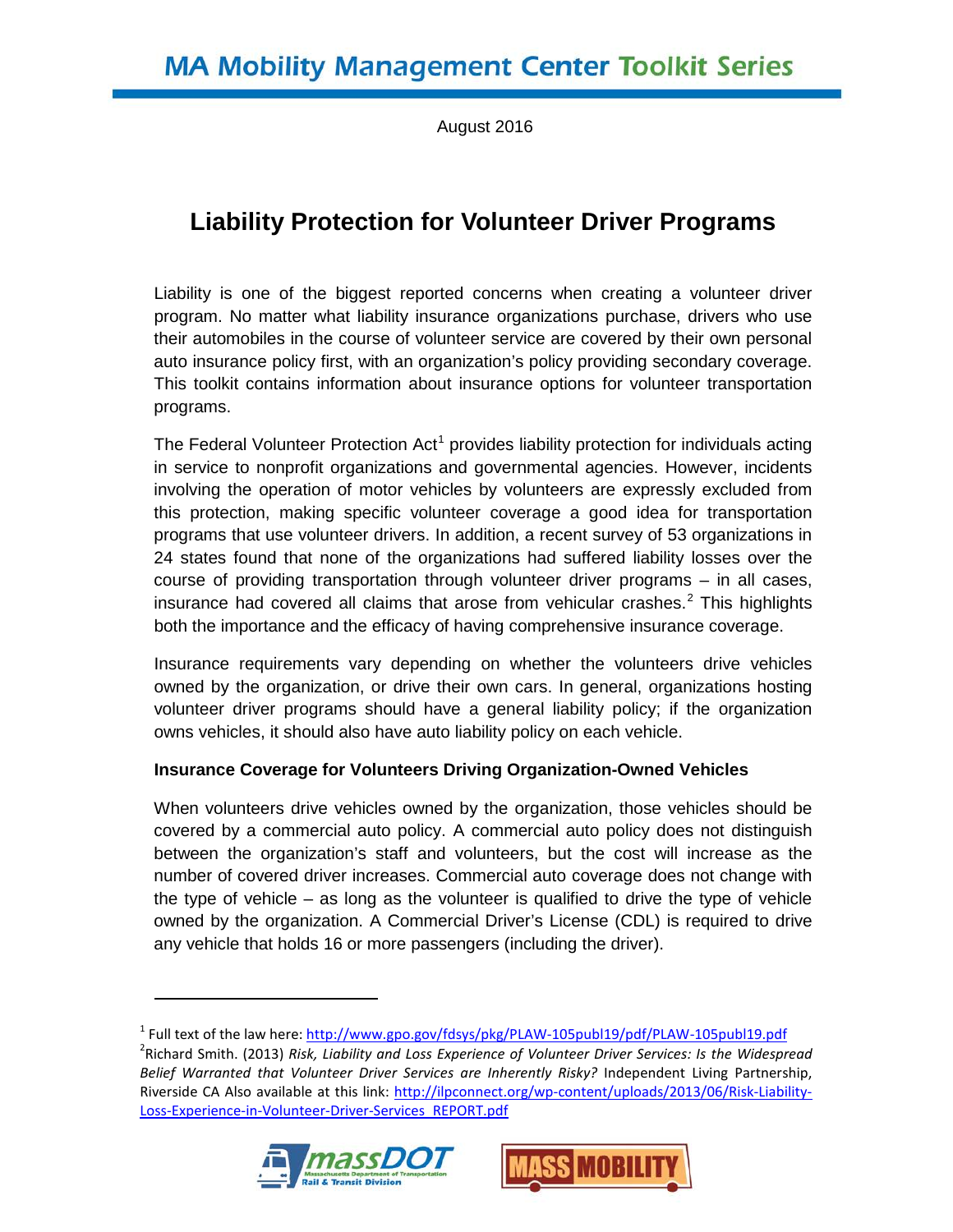## **Insurance Coverage for Volunteers Driving Personal Vehicles**

When the volunteer drives a personal vehicle, it is a good idea for the organization to take steps to ensure that the volunteer's vehicle is adequately covered<sup>[3](#page-1-0)</sup> by personal insurance. In Massachusetts, the mandatory minimum coverage for personal auto policy is \$20,000/person and \$40,000/crash. Some organizations ask for a proof of adequate insurance from a prospective driver. Other organizations offer to pay the difference between the mandatory minimum insurance required in Massachusetts and a policy with higher limits to make sure that passengers will be covered in case of an accident.

## **Insurance Coverage Specific to Volunteer Activities**

In addition to commercial auto policy, policies exist to specifically provide insurance coverage for volunteer activities. CIMA, $<sup>4</sup>$  $<sup>4</sup>$  $<sup>4</sup>$  an insurance company based in Virginia, has</sup> a special program for insuring volunteers called the Volunteers Insurance Service Program (VIS). This program is available nationwide and includes four types of coverage:

- Accident insurance,
- Volunteer liability insurance,
- Excess automobile liability insurance, and
- Volunteer/employee dishonesty coverage.

Of these coverages, the volunteer liability and excess auto liability are particularly of interest to transportation-providing organizations.

Some municipalities also have umbrella policies that have the same coverage. If you are a municipally-run organization, such as a Council on Aging, check with your town administrator or city officials about the town's umbrella policy to see if it would cover your volunteer drivers.

Volunteer liability policy has a \$1 million limit, and auto policies have a limit of \$500,000. These policies require that volunteers carry adequate insurance on their vehicles. Policies provide for coverage over and above the volunteers' personal auto policy – they do not replace the personal policy for damage to the volunteers' vehicles.

 $\overline{a}$ 

<span id="page-1-0"></span> $3$  Different organizations define 'adequate' coverage differently. We recommend carrying at least \$100,000 per person/\$300,000 per accident coverage for bodily injury and \$50,000 in property damage coverage.

<span id="page-1-1"></span><sup>4</sup> <http://www.cimaworld.com/nonprofits/>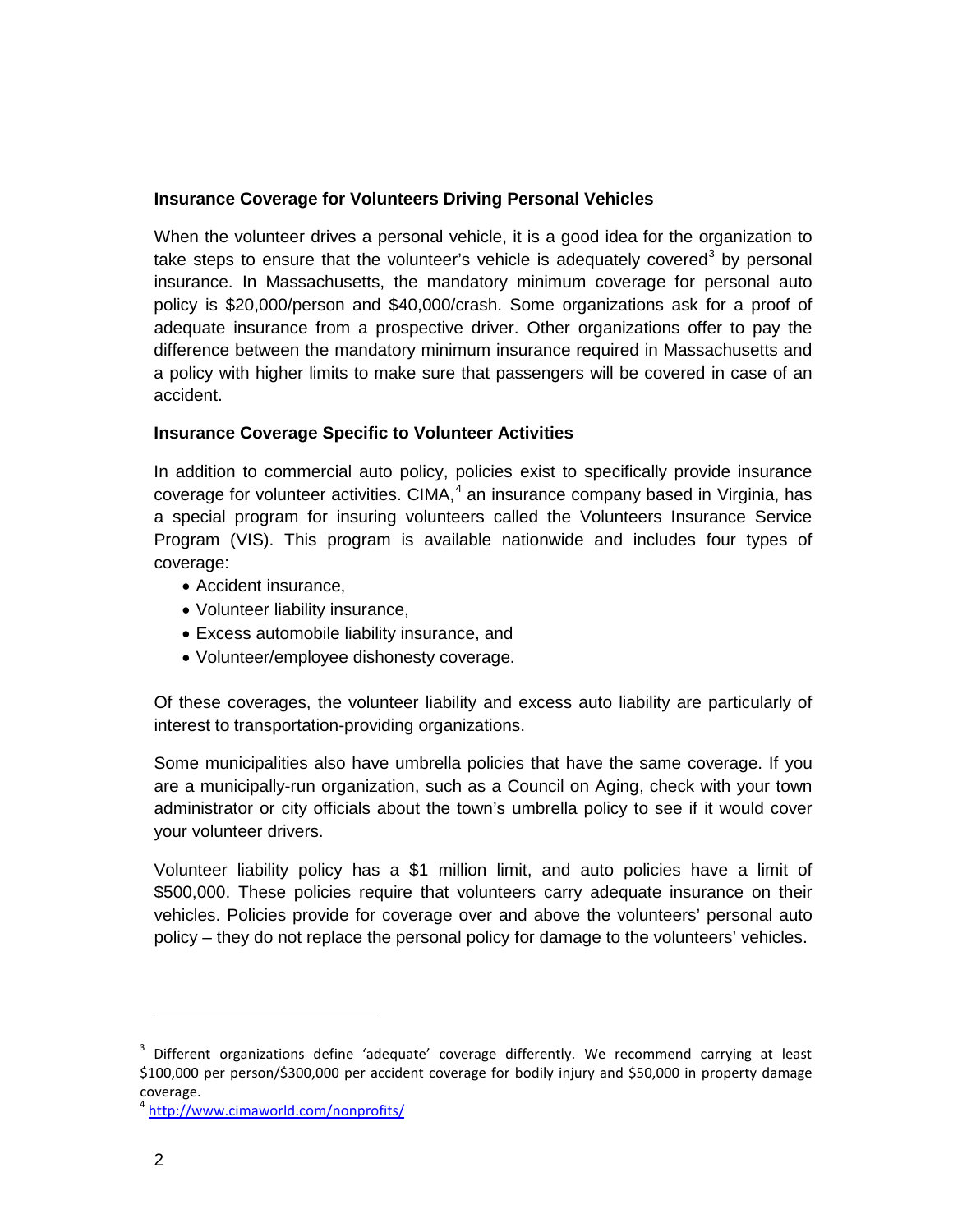In 2016, per-volunteer costs for these policies are \$1.72/year for volunteer liability and \$6.34/year for excess automobile liability coverage. These policies have a \$100 minimum premium per policy, which covers up to 10 volunteers. In addition, organizations must pay a yearly fee of \$140 for membership in the VIS program.<sup>[5](#page-2-0)</sup> When selecting these policies, organizations must cover all of their volunteers – partial coverage for some volunteers but not others is not available. CIMA recommends that organizations insure for the maximum number of volunteers they expect to have over the course of a year. CIMA does not require organizations to specify volunteers individually on the policy.

#### **Risk Management**

Although a risk management plan is not required, organizations can find it helpful to have one when looking for an insurance policy. A comprehensive risk management plan functions as an overview of where the organization is vulnerable and can be used to determine what kind of insurance the organization needs. A risk management plan for a volunteer driver program should include protocols for reporting a crash or incident with a passenger, passenger release forms, and the volunteer screening/evaluation process.

#### **Insurance Best Practices**

- If your organization uses volunteer drivers, cover them separately with a volunteer policy in addition to the commercial or personal auto policies that apply.
- For vehicles used to transport passengers, whether owned by the organization or a volunteer, the mandatory insurance coverage levels in Massachusetts may not be sufficient to cover expenses in the event of an accident. It is recommended that volunteer-owned vehicles carry at least \$100,000-\$300,000 and organization-owned vehicles carry \$500,000-\$1 million in liability coverage.
- Municipal vehicles may be covered under the municipal insurance policy. Liability limits for these policies are often around \$1 million. Check with your town administrator if your program uses a municipally-owned vehicle.

The perceived risk associated with volunteer driver programs is often greater than the actual risk. Organizations that screen their volunteers and have adequate insurance coverage do not need to worry about liability when using volunteers as part of their transportation programs.

## **RESOURCES**

 $\ddot{\phantom{a}}$ 

<span id="page-2-0"></span> $<sup>5</sup>$  If an organization were to purchase both volunteer liability and excess auto liability coverage, the total</sup> cost would be \$340, plus \$8.07 for each volunteer after the first ten. Virginia state tax also applies, so there would be a small charge on top of the base fee.